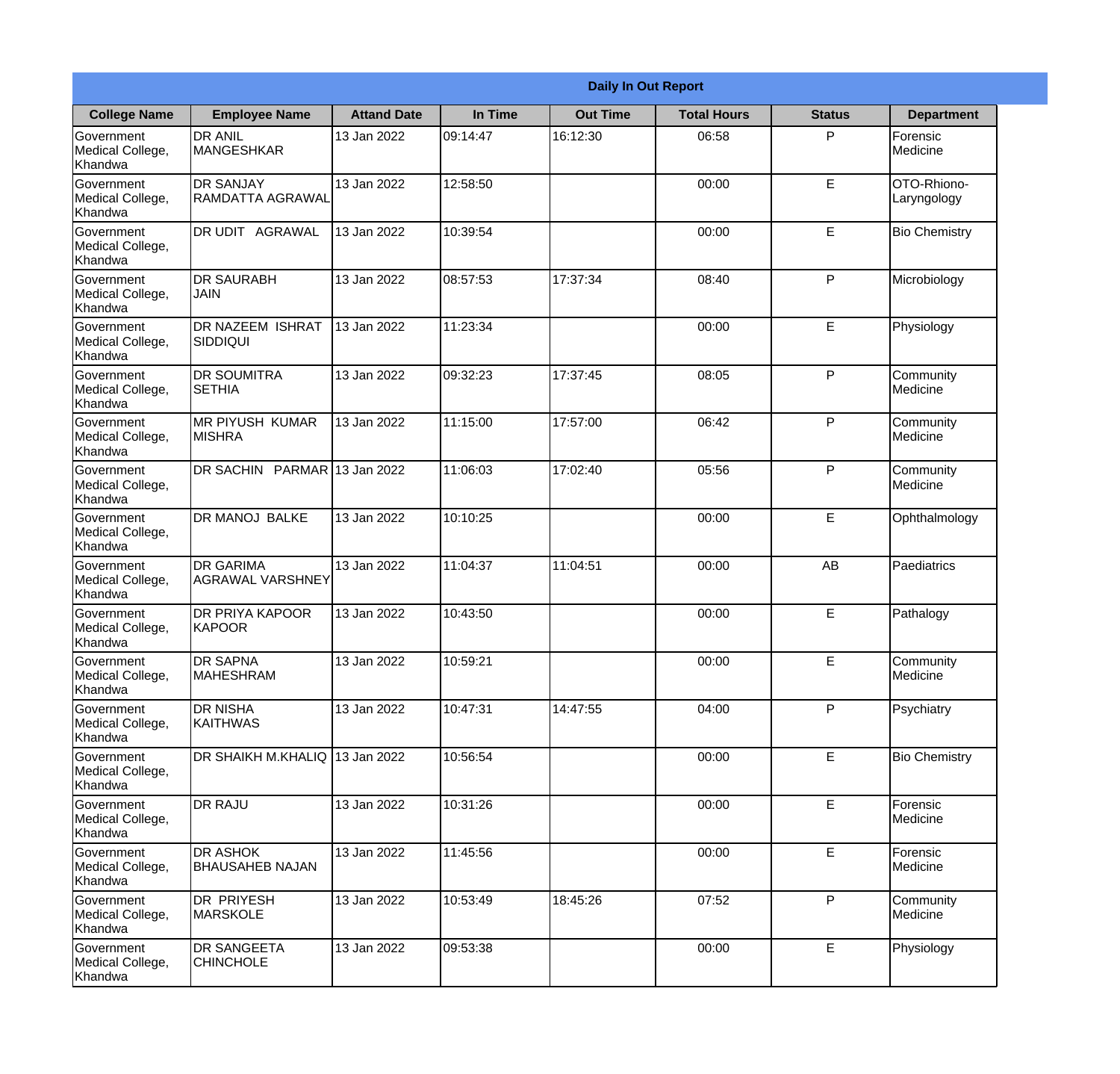| <b>Designation</b>                  | <b>Category</b>     |
|-------------------------------------|---------------------|
| Assistant Professor   Para Clinical |                     |
| Professor                           | Clinical            |
| Associate Professor Non Clinical    |                     |
| Associate Professor Para Clinical   |                     |
| Professor                           | Non Clinical        |
| Assistant Professor   Para Clinical |                     |
| Statistician                        | Para Clinical       |
| Assistant Professor   Para Clinical |                     |
| Assistant Professor   Clinical      |                     |
| Associate Professor Clinical        |                     |
| Demonstrator/Tutor   Para Clinical  |                     |
| Associate Professor Para Clinical   |                     |
| <b>Assistant Professor</b>          | Clinical            |
| Professor                           | <b>Non Clinical</b> |
| Demonstrator/Tutor   Para Clinical  |                     |
| Associate Professor   Para Clinical |                     |
| Associate Professor   Para Clinical |                     |
| Demonstrator/Tutor   Non Clinical   |                     |

## **Daily In Out Report**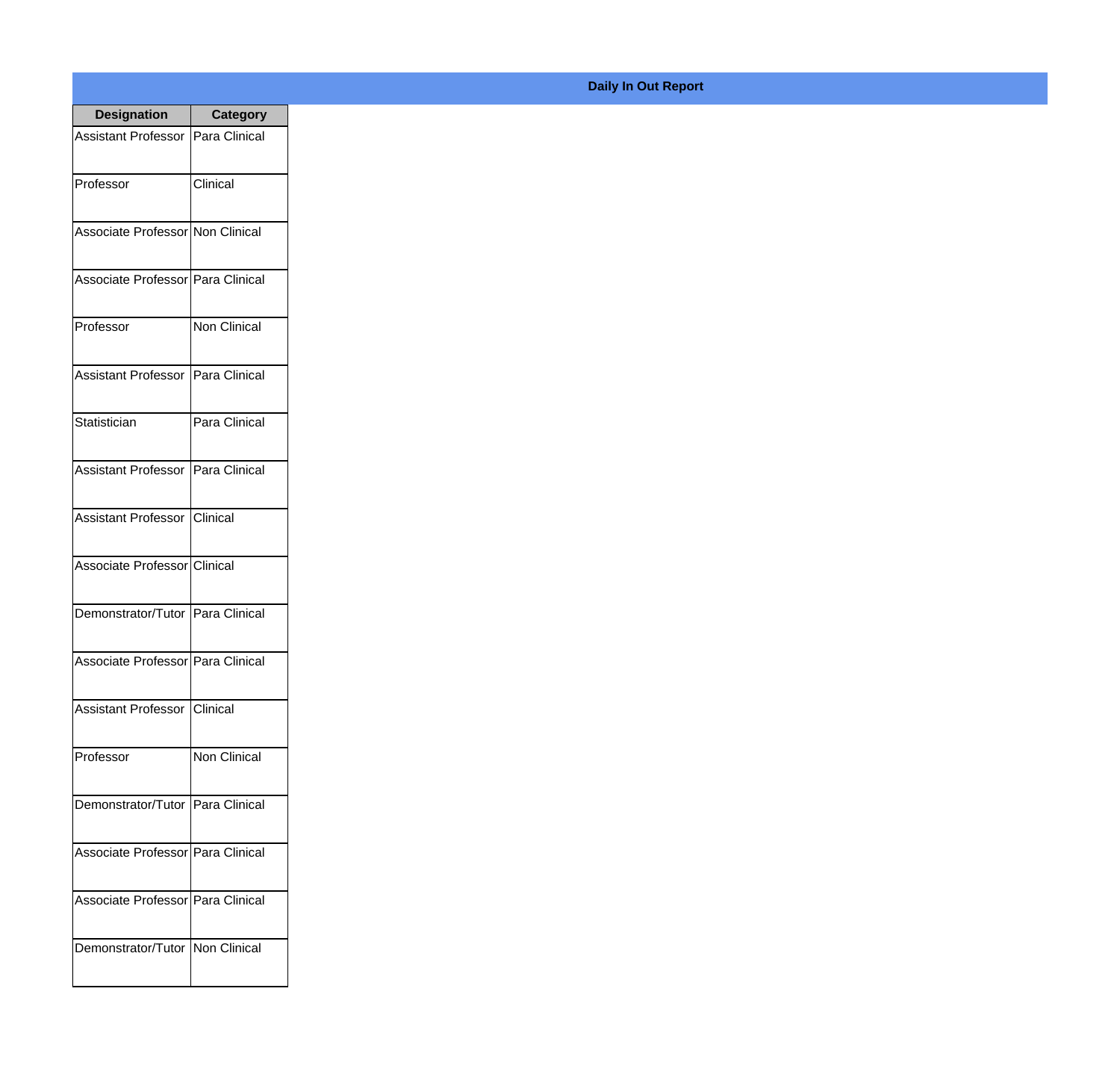|                                                   |                                  |                       |           |           | <b>Daily In Out Report</b> |   |                             |
|---------------------------------------------------|----------------------------------|-----------------------|-----------|-----------|----------------------------|---|-----------------------------|
| lGovernment<br>Medical College,<br>lKhandwa       | <b>IDR SUNIL</b>                 | BAJOLIYA 113 Jan 2022 | 10:24:11  |           | 00:00                      | E | OTO-Rhiono-<br>Laryngology  |
| <b>Government</b><br>Medical College,<br>IKhandwa | IDR NISHA MANDLOI<br>IPANWAR     | 13 Jan 2022           | 10:03:54  | 117:14:50 | 07:11                      | P | Obstetrics &<br>Gynaecology |
| <b>Government</b><br>Medical College,<br>Khandwa  | <b>IDR MUKTESHWARI</b><br>IGUPTA | l 13 Jan 2022         | 111:45:41 | 117:04:08 | 05:19                      | D | Pharmacology                |
| Government<br>Medical College,<br>Khandwa         | <b>WAGHMARE</b><br>IRENU         | l 13 Jan 2022         | 111:35:49 | 19:08:55  | 07:33                      | Þ | Community<br>Medicine       |